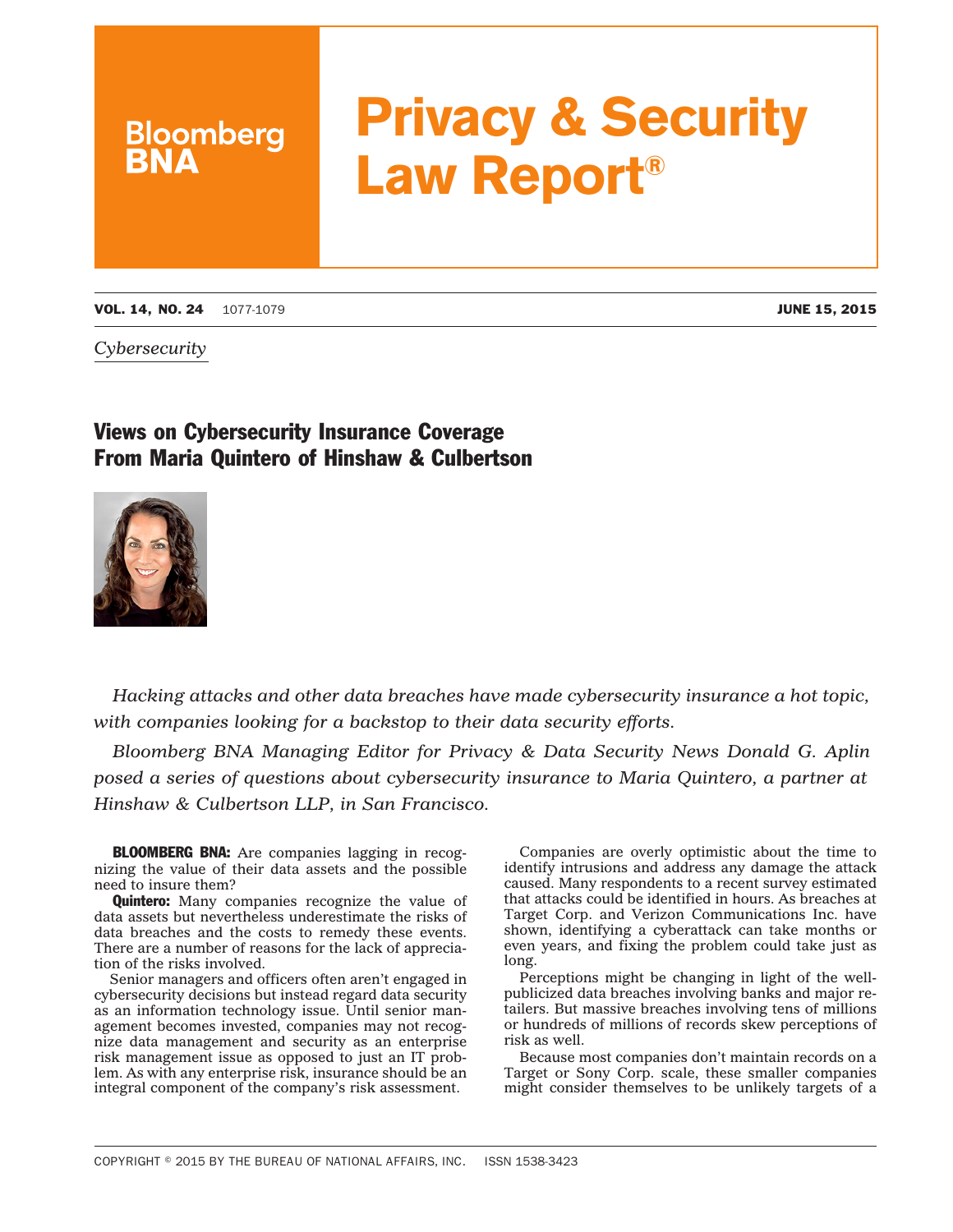cyberattack. This reflects a misunderstanding of the types of risks most companies actually face. The risks are both internal and external. Although the threat of an external cyberattack is real, the majority of data breaches result from other sources, such as employee negligence, a lost or stolen device or vendor mistakes. These are common risks that all companies face regardless of size.

And even a small breach or error could be more expensive than most people think. In one breach, an online vendor discovered that the personal data of approximately 3,500 customers had been compromised. Despite the relatively small scale of the breach, the company reportedly lost \$200,000 through breach notification costs, forensic costs and lost sales.

BLOOMBERG BNA: In the developing cybersecurity insurance marketplace, what factors may be preventing companies from obtaining coverage?

**Quintero:** One of the major factors in the past that prevented companies from obtaining coverage was access to the coverage. Not so any more. There are over 50 major insurance providers that offer cyber-liability insurance coverage. This is a huge jump from just a few years ago. Companies now have access to a broad array of products, but many companies still don't understand the need to purchase it.

For those companies that do recognize the need for cybersecurity insurance, two major factors preventing them from obtaining it are the absence of or inadequacy of a risk prevention or management program and premium cost.

Many companies, especially those that aren't in the retail, financial or medical industry, haven't developed programs to minimize the threat of loss or even have procedures in place to respond to a loss. Insurance companies want to see that a company is actively trying to prevent loss, and the majority of insurance companies will not cover a business without at least a risk prevention program at some level in place.

The lack of standardized cybersecurity best practices to minimize the threat of loss has contributed to a failure to establish or implement a cybersecurity risk management program. In 2014, however, the National Institute of Standards and Technology developed the [Framework for Improving Critical Infrastructure Cyber](http://www.nist.gov/cyberframework/upload/cybersecurity-framework-021214.pdf)[security,](http://www.nist.gov/cyberframework/upload/cybersecurity-framework-021214.pdf) consisting of voluntary standards, guidelines and practices to manage and reduce cybersecurity risk (13 PVLR 281, 2/17/14).

Although the framework was initially addressed for companies essential to the nation's infrastructure, it is now being promoted to help companies both large and small achieve effective cybersecurity risk management. A company's participation in the framework will help make it a more attractive risk to a cyber-liability carrier, and may earn the company a preferred premium rate.

**BLOOMBERG BNA:** From the perspective of a data breach, are there cybersecurity insurance options specifically designed to help defray the notification and remediation costs of a breach?

**Quintero:** Federal and state laws generally require companies to provide consumer notice if they determine that misuse of consumer information has occurred or is reasonably possible. A typical cyberliability policy will cover these data breach notification costs, which can be substantial.

As required by law, data breach notices recommend that affected consumers take steps to monitor their credit. The notifying company might not have an obligation to pay for these credit monitoring services. However, to mitigate reputational harm from a data breach, many companies offer credit monitoring free of charge. Cybersecurity insurance can help cover this cost.

Due to notification and reporting requirements, knowledge of a data breach quickly becomes public. This often results in litigation. A cyber-liability policy would cover defense costs and damages arising from these lawsuits, including harm from identity theft or some other wrongdoing.

A data breach can also cause direct harm to the policyholder itself. The company could incur costs repairing or restoring data, as well as forensic costs to determine the source of the attack, assess the scope of damage and repair any damaged or infected software. Depending upon policy language, a cybersecurity policy could help defray these costs as well.

Cybersecurity policies tend to offer targeted coverages for discrete harms. And unlike commercial general liability policies, which tend to use standard forms, each insurer uses its own terms and classifications for describing the risks being covered. Because cybersecurity coverages are compartmentalized and each insurer uses unique forms, firms should scrutinize the risks they face and ensure that their cyber policies actually cover those potential losses.

BLOOMBERG BNA: Are there privacy and/or data security procedures or policies that companies should ensure are in place before contacting insurers?

**Quintero:** No specific procedures or policies apply to all companies. The recommended data security will vary depending upon nature of the business and its data.

Of course, the better the company's data management, the lower its premiums are likely to be. Depending upon the policyholder's sophistication with respect to data management, insurers also might be willing to waive certain policy conditions—such as a requirement that the data breach begin during the policy period.

As a few basic precautions, all data stored on portable devices such as thumb drives and laptops should be encrypted. Companies should limit access to sensitive information, use strong password protocols, install firewalls and of course regularly install security patches.

To request permission to reuse or share this document, please contact permissions@bna.com. In your request, be sure to include the following information: (1) your name, company, mailing address, email and telephone number; (2) name of the document and/or a link to the document PDF; (3) reason for request (what you want to do with the document); and (4) the approximate number of copies to be made or URL address (if posting to a website).